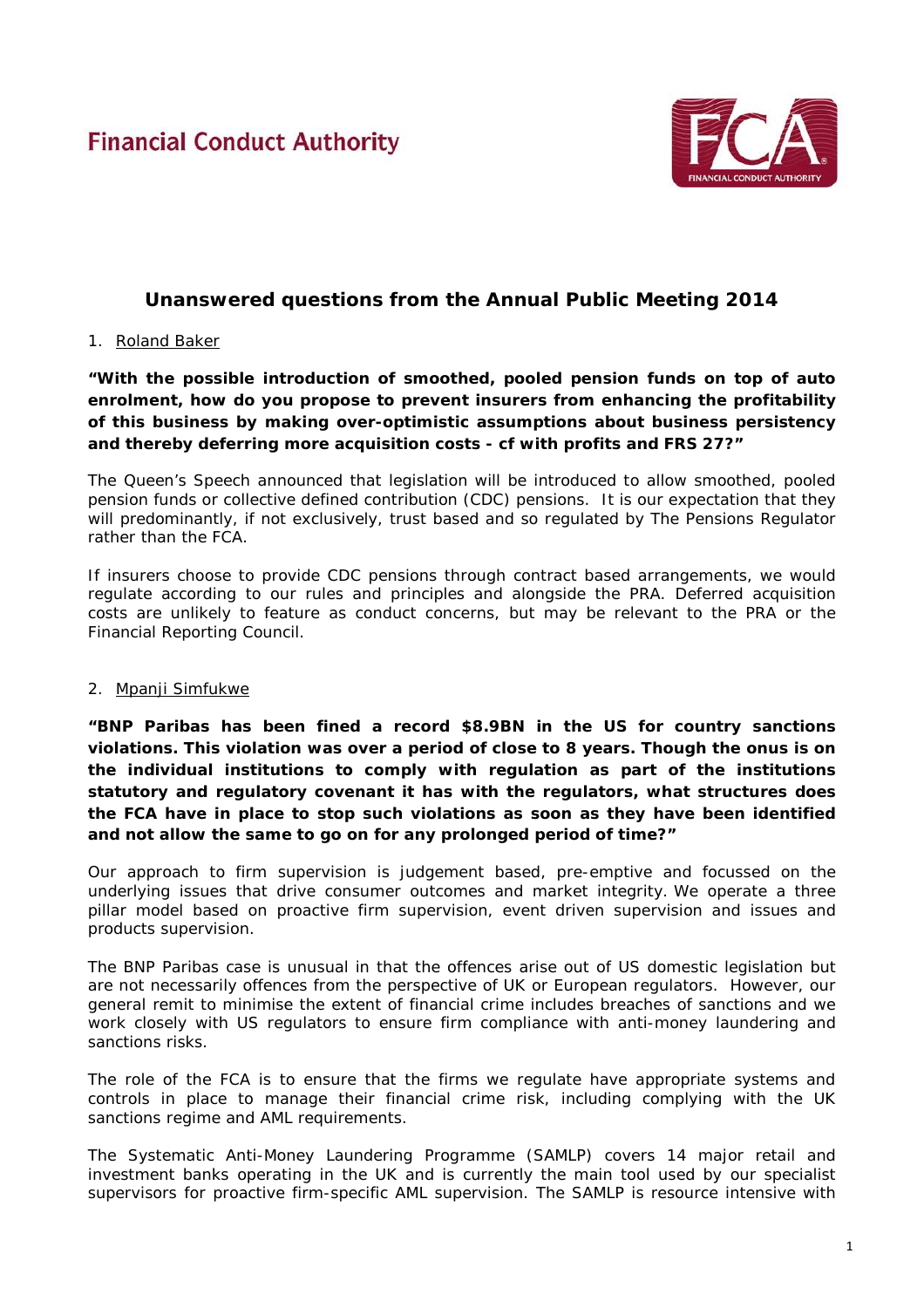work on each bank lasting around 6 months every 3-4 years; it covers AML, sanctions and Counter Terrorist Financing (CTF) and was recently extended to cover Anti-Bribery and Corruption (ABC) controls.

We have taken enforcement action against a number of firms for AML issues, including Coutts, Standard Bank, Guaranty Trust Bank, EFG and Turkish Bank.

## 3. Sarah Mahmud

## *"How does the FCA plan to address anti-bribery and corruption risk in financial institutions in the year ahead?"*

We conducted thematic reviews of anti-bribery and corruption (ABC) across commercial insurance broking and investment banks, published in 2010 and 2012 respectively. We are currently undertaking a follow-up review of ABC controls at 10 smaller commercial insurance brokers and plan to publish these in the autumn. We are also extending the remit of our Systematic Anti-Money Laundering Programme, to cover ABC. This covers the 14 major retain and investment banks operating in the UK.

We have taken enforcement against a number of firms for ABC weaknesses, including AON, Willise, Jardine Lloyd Thompson and Besso ltd.

#### 4. Tobias Haynes

## *"How does the FCA plan to address the conflict between its final guidance for SIPP operators and the stance of the pensions ombudsman service ('POS')?*

## *"Namely that the final guidance states the regulatory responsibilities expected of SIPP providers since April 2007, yet certain published POS decisions undermine that stance saying SIPP providers had practically no responsibilities prior to the 2012/2013 guidance."*

We do not agree that there is a conflict between our guidance and the Pensions Ombudsman. Our guidance was updated in October 2012 and October 2013 and made expectations clear on due diligence requirements. The 2009 FSA report on SIPPs was clear that they expected SIPP operators to carry out due diligence on investments. The Pensions Ombudsman highlighted that firms had undertaken some checks, but this was before the 2009 FSA report. The Pensions Ombudsman refers in great detail to our guidance and implies if it had been in place at the time then they may have opined differently. Thus rather than contradicting our published guidance the opinion acknowledges it.

#### 5. Joshua Moreman

#### *"The trend in financial matters globally and the way forward."*

In the first year of the FCA's existence, we have seen the concept of good conduct go to the top of the agenda in boardrooms across the industry. However, industry-wide cultural change will take time. In our second year we must push for this culture change to feed through from trading floors to high street bank branches – all firms must continue to put the best interests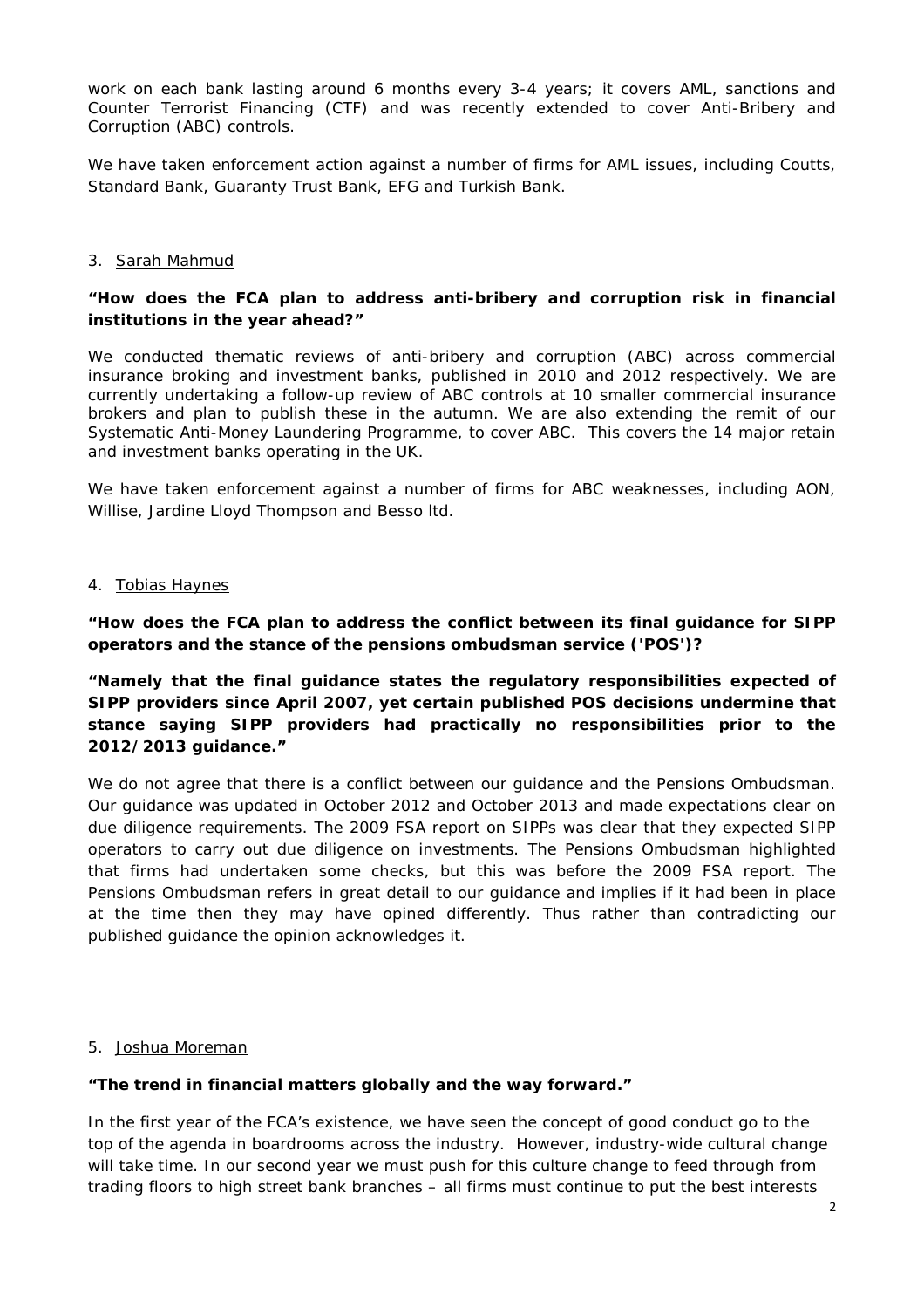of their consumers at the heart of their business models. At European level the focus will need to be on ensuring the panoply of post-crisis legislation is completed and implemented effectively. The European Supervisory Authorities working with member states will play a central role in this."

## 6. Emma Mangan

## *"Findings on Culture and Conduct Risk within firms/Progress on raising conduct in financial firms"*

See question 5 above and the first question posed at the Annual Public Meeting. The transcript from the Q&A session can be found [here.](http://www.fca.org.uk/your-fca/documents/transcripts-question-and-answer)

## 7. John Donachie

## *"Why is the authorisation process so slow?"*

A robust authorisation process is necessary to ensure minimum standards of both firms and individuals we regulate. However, we are conscious of the impact that unnecessary delays in our authorisation processes may have on applicant firms or individuals. The FCA regulates 68,000 firms and in the financial year 2013/14 received 1,131 applications for firm authorisation and 84,385 applications for individual authorisation.

The FSA and the Bank of England introduced changes to the authorisation process in their February 2013 publication *Barriers to Entry*. These changes were designed to make entry, and subsequent expansion, as easy as possible provided minimum standards were met. The 12 month review of the *Barriers to Entry* publication revealed that there were six new banks authorised over the last year, 20 potential banks in pre-application compared to seven in April 2013, and that average processing time for a retail firm had reduced from 17 to 13 weeks.

#### 8. Piers Taberham

## *"The Government's report on whistleblowing highlights some industry wide concerns*  for whistle-blower protection more specifically from internal repercussions with one *responded describing it as pressing the self-destruct button. How do you think firms should be addressing this cultural shift from a practical perspective to encourage individuals to speak out?"*

A culture where employees feel able to speak up can significantly improve behaviour throughout a firm and ultimately improve consumer outcomes. Formal whistleblowing practices play an important role in creating this culture but should not be a first port of call. If employees have a good understanding of conduct standards, and feel secure about speaking out, they will inform senior management when they see malpractice occurring, though both formal and informal channels.

Last year, the Parliamentary Commission on Banking Standards said financial firms need to treat whistleblowers not as "inconvenient and potentially damaging, but as a valuable source of information for senior management". We agree with this conclusion, as should all responsibly run firms. The Commission recommended several reforms to whistleblowing including making a Board member responsible for internal whistleblowing controls.

We will consult later in 2014 on whether additional rules are needed to set minimum standards for whistleblowing and how prescriptive these should be. This consultation will include the proposal that a member of a firm's senior management is made personally accountable for whistleblowing procedures.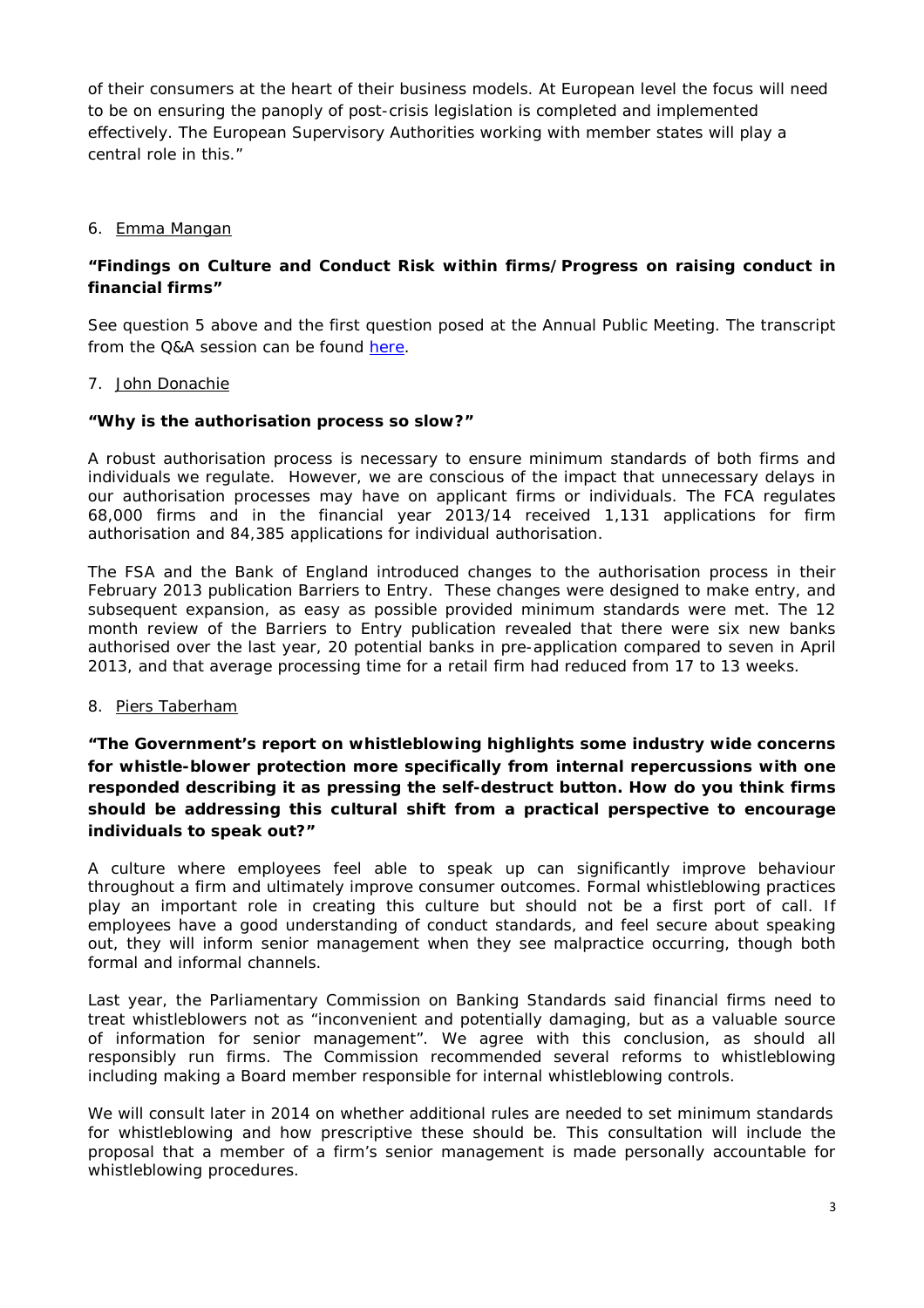If a whistleblower does fear damaging consequences from speaking up within a firm, they may contact trained staff on the FCA's Whistleblowing Service on 020 7066 9200. Whistleblowers have proved a key source of intelligence on wrongdoing in the financial sector. We receive disclosures from a wide variety of sources and regulatory investigations, enforcement actions and fines have all been triggered by calls from concerned insiders.

## 9. Lucy Bostick

#### *"Will MiFID II result in changes to Part IV Permissions?"*

Yes, at least for some firms. Part 4 permissions use the activities and investments set out in the Regulated Activities Order (RAO), a statutory instrument made under the Financial Services and Markets Act. The Treasury will need to consult on changes to the RAO to implement MiFID II. As a minimum, changes will be needed to take account of the new MiFID investment service/activity of operating an Organised Trading Facility and the inclusion of emission allowances in the list of financial instruments.

#### 10.Simon Fisher

*"The government has an e-petition that is still open until the 24th of September and has currently 4,757 signatories. The aim of the Petition is to make short selling of UK stocks illegal. Short selling of stocks in the UK causes instability in companies share prices. In many cases £millions can be wiped off the value of a company by coordinated groups of short sellers spreading misinformation and rumours, causing investors to panic and sell their stock. Short selling is already illegal in Germany, who pushed for a Euro wide ban in 2011.* 

## *Will this matter be investigated by the FCA & a recommendation given to the government?"*

The UK Government was a party to the negotiations in 2012 for the creation of new European rules on short selling. The Short Selling Regulation: requires parties to report significant short positions; and gives regulators the power to temporarily restrict short selling of a stock when the price falls significantly in a single trading day in order to prevent a disorderly decline in the price of that stock. The same law exists today across the EU, including both the UK and Germany.

Cases of companies or individuals spreading false or misleading information in order to profit from a manipulation of the market is likely to constitute a breach of our market abuse rules, and would be grounds for us to take action.

We would welcome evidence from Mr Fisher or others if you believe specific individuals are seeking to manipulate the market in breach of our rules.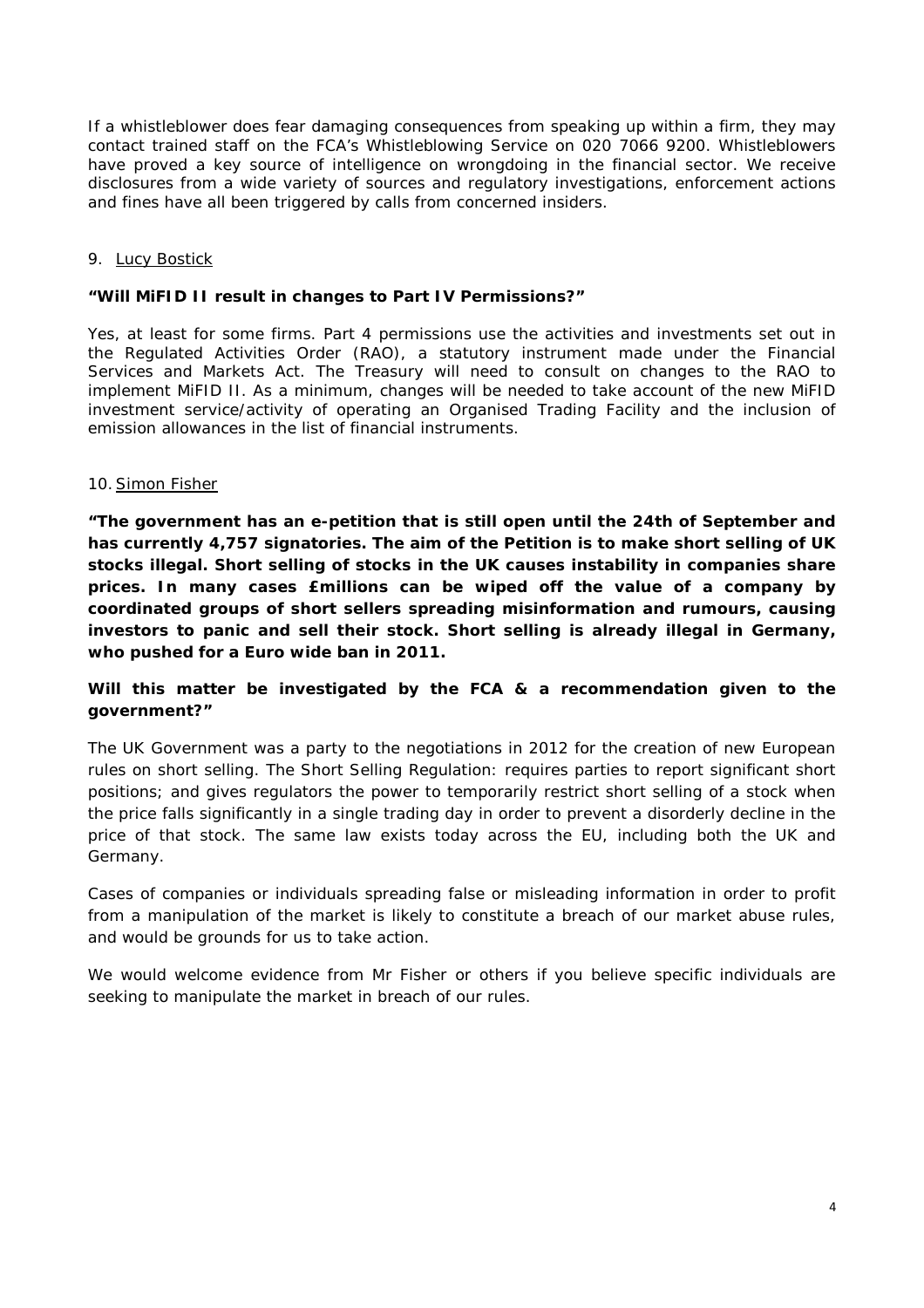## 11. Michael Bartholomeusz

## *"How can the FCA best seek to address critics that it's demanding regulatory approach will benefit the UK financial services sector as a whole? What success criteria, over what timescales does it propose to be judged? How have these changed since its inception?"*

Parliament has given us a clear mandate to take action against firms who fail to live up to their regulatory duties. We have specific objectives to secure an appropriate degree of protection for consumers, protect and enhance the integrity of the financial system and promote effective competition in the interests of consumers. Recent research has demonstrated that the majority of our stakeholders are clear on our objectives – a major achievement for a new regulator.

We are also required to consider eight principles of regulation whilst we carry out our work. These include principles of economy and efficiency and proportionality. The FCA Practitioner Panel is a statutory body representing the interests of the financial services industry in the UK regulatory framework. In the July 2014 survey, the Practitioner Panel reported that firms had welcomed the FCA's more collaborative, constructive and proportionate approach and highlighted positive changes in respect of communication with smaller firms. The survey showed that, since the launch of the FCA in April 2013: (i) our perceived effectiveness has improved from an average of 4.6 to 6.5 out of 10; (ii) and satisfaction with the relationship with us has improved from 5.9 to 6.9 out of 10. However, firms had less confidence in the FCA's ability to achieve its competition objective than other operational objectives.

A link to the Practitioner Panel Survey can be found here: [http://www.fs](http://www.fs-pp.org.uk/docs/surveys/practitioner%20panel%20survey%20report%20july%202014.pdf)[pp.org.uk/docs/surveys/practitioner%20panel%20survey%20report%20july%202014.pdf](http://www.fs-pp.org.uk/docs/surveys/practitioner%20panel%20survey%20report%20july%202014.pdf)

#### 12.Ranil Perera

## *"To what extent is macro and micro prudential analysis being carried out by the regulators? If it is, what are the expected outcomes?"*

The Financial Services Act 2012 introduced a new model of financial services regulation and three new institutions – the Financial Policy Committee (FPC) and the Prudential Regulation Authority (PRA) within the Bank of England, and the FCA.

Under the new model, the PRA has responsibility for the micro-prudential regulation of systemically important firms and deposit takers while the FPC has responsibility for macroprudential analysis and enhancing the resilience of the UK financial system. The FCA is the conduct regulator and prudentially regulates those firms not supervised by the PRA.

At the FCA, we produce an annual Risk Outlook which reviews the financial sector and the economy to identify emerging risks for consumers and markets. In our 2014 Risk Outlook, we discuss 7 key forward-looking areas of focus:

- technological developments may outstrip firms' investment, consumer capabilities and regulatory response
- poor culture and controls continue to threaten market integrity
- large back-books may lead firms to act against their existing customers' best interests
- retirement income products and –distribution may deliver poor consumer outcomes
- the growth of consumer credit may lead to unaffordable debt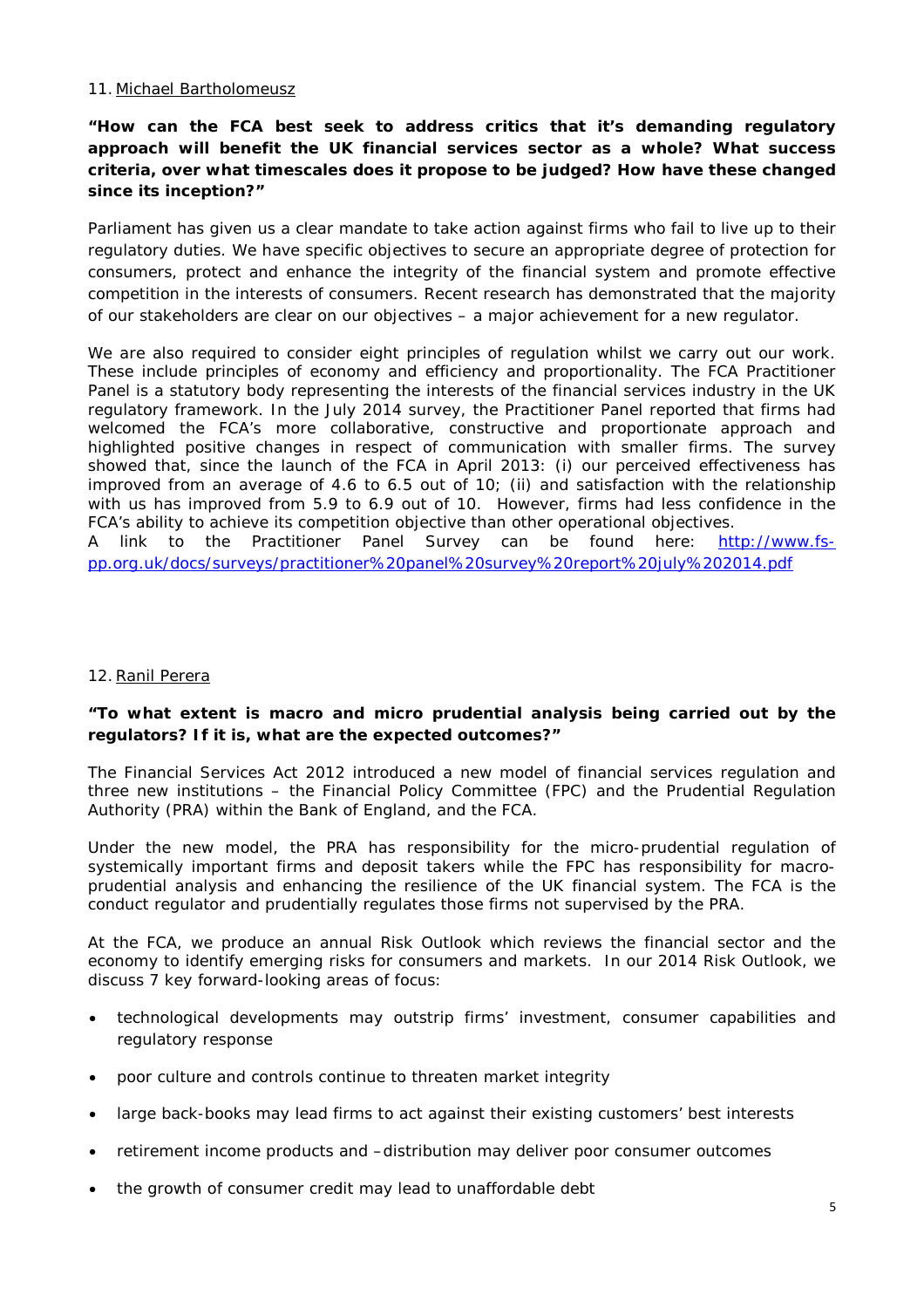- terms and conditions may be excessively complex.
- house price growth that is substantial and rapid may give rise to conduct issues

## 13. Phil Robinson

*"While companies providing financial services are given certifications and points of contact with the FCA to help them understand and regulatory changes, software providers to those companies aren't classed as being in the industry and have little support from FCA resources - they often find out \*on\* the date of a change, and aren't always involved in consultancy processes.* 

*"In practice software drives most of the workflows and standards in financial services - software companies need clear specifications for functional changes months ahead.*

*"In order for the industry to embrace changes smoothly and effectively, given Martin Wheatley's recent speech (10/6) on the FCA's commitment to addressing the technical aspects of the industry, can we expect any specialist points of contact and resources in that area?"*

On Friday 11 July we announced a new initiative – Project Innovate – which will look at exactly these types of issues. We have published a Call for Input on our website on our proposals for Project Innovate and would be grateful if you could send through any ideas to the team.

We are planning to build an Innovation Hub which will, amongst other functions, engage with unregulated businesses driving innovation in financial services, such as software companies. one of whose functions will be to engage with unregulated businesses driving innovation in

We are hosting a roundtable for unregulated technology businesses in August to gather views directly on how the FCA can foster innovation by engaging with these businesses. Such businesses can apply to attend through our website.

## 14. David Thompson

## *"The Banking Commission recommended changes last year to move from the current Approved Persons regime to a Senior Persons and licensing regime and a system with greater personal accountability for senior leaderships - how might this work and to what extent will it be implemented beyond the banking sector?"*

We are now consulting on proposals for the new Senior Managers and certified persons regime a link of which can be found [here.](http://www.fca.org.uk/news/consultation-papers/cp14-13-strengthening-accountability-in-banking) Parliament legislated to introduce this regime for the banking sector – banks, the 9 PRA investment firms, building societies and credit unions. Our consultation focuses on these relevant firms. We will consider whether to roll out aspects of the reforms beyond banks in future, although this may require further legislative change.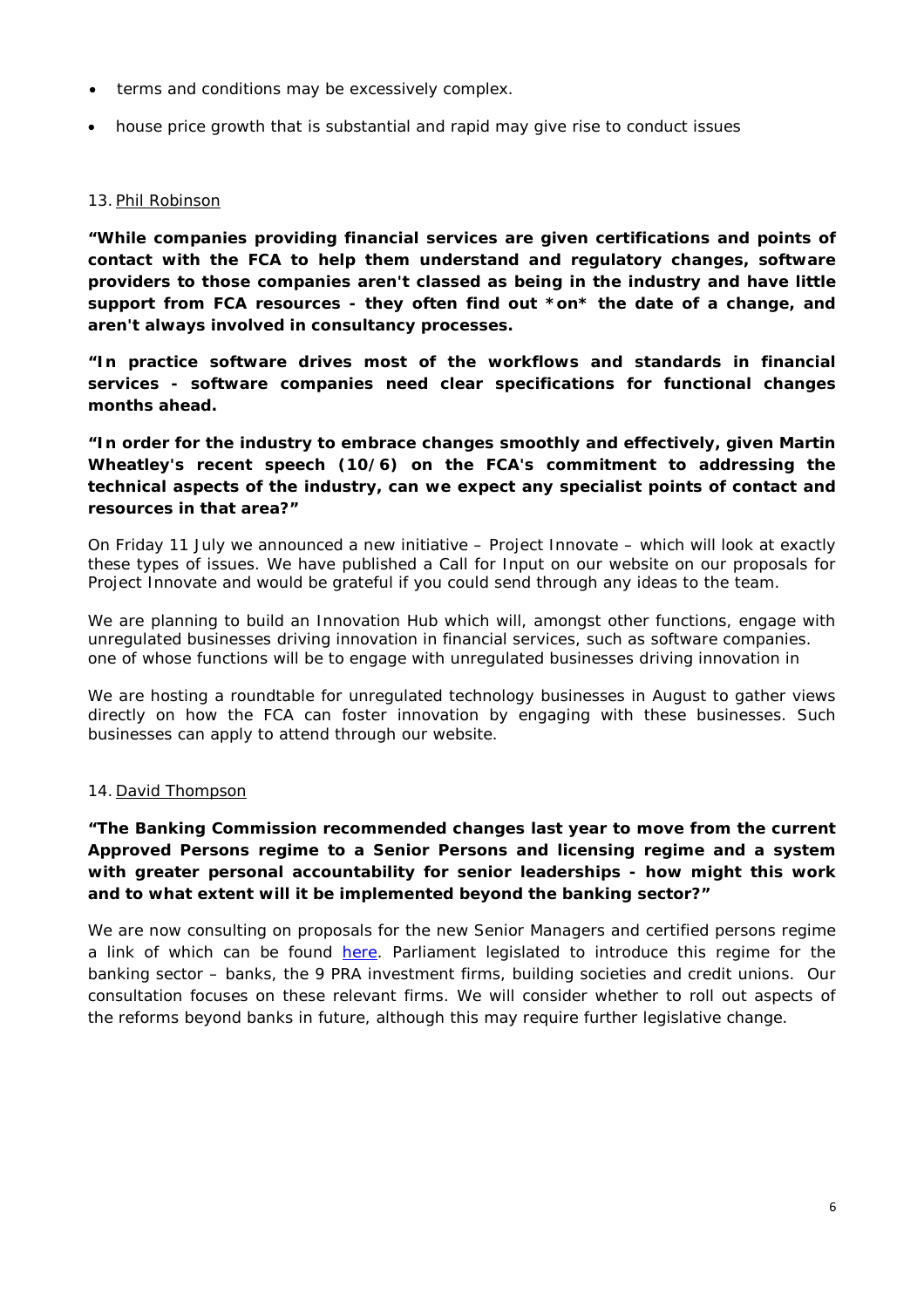#### 15.Arjun Singh-Muchelle

## *"Challenges foreseeing implementing MiFIR/D II with a particular reference to the conflicts between best execution and the trading obligation for shares."*

We do not envisage a conflict between the trading obligation for shares and the best execution obligation. MiFID will introduce very widespread data reporting requirements on venues and investment firms but the nature of the best execution obligation itself – and the scope of that obligation – is not changing.

Best execution applies across a wide range of asset classes and not just to shares. So shares which are subject to the trading obligation will be subject to the same best execution data and information reporting obligations as other instruments. In fact there will be fewer challenges for shares because of the higher existing price transparency and the volume of trading already undertaken on venues.

Best execution is crucial to both consumer protection and enhancing market integrity by upholding the integrity of the price formation. These objectives are also relevant to the equities trading obligation.

The European Securities & Markets Authority has included several questions on the new best execution reporting obligation in its Discussion Paper. We would encourage all market participants to participate in this process to help support proportionate MiFID implementation in line with our regulatory objectives.

The trading obligation imposes a limitation on the venues that a firm can use to execute a client order. The firm will then be subject to the best execution requirements within the constraints of that limited venue list. There are some mitigating factors that will alleviate the practical impact of the limitation imposed by the trading obligation, such as the inclusion of systematic internalisers in the list of eligible execution venues for the purposes of the trading obligation for shares.

## 16. Stephen Kelleher-Brown

*"As part of the ongoing improvements to Debt Services, I'm aware that the Common Financial Statement is to be superseded by a new structure.* 

*Bearing in mind the weaknesses of the CFS, can the FCA inform the meeting how it is going to ensure that the replacement system is more suited to the electronic transfer of data between organisations like the CAB, Professional DM companies and services such as Mind and the Benefits Agency. (As a software solutions provider to the Debt*  industry, we would be willing to participate in the improvements so that a better *technical solution is achieved)"*

The Money Advice Service (MAS) has been working with stakeholders, including the Money Advice Trust and StepChange, to develop proposals for a single Common Financial Statement (CFS). Our understanding is that MAS will publish a public consultation on their proposals next month.

MAS has statutory duties to work with organisations which provide debt services with a view to improving the quality of the services provided and consistency in the services available, in the way in which they are provided and in the advice given. As a solutions provider, MAS would welcome your response to their public consultation.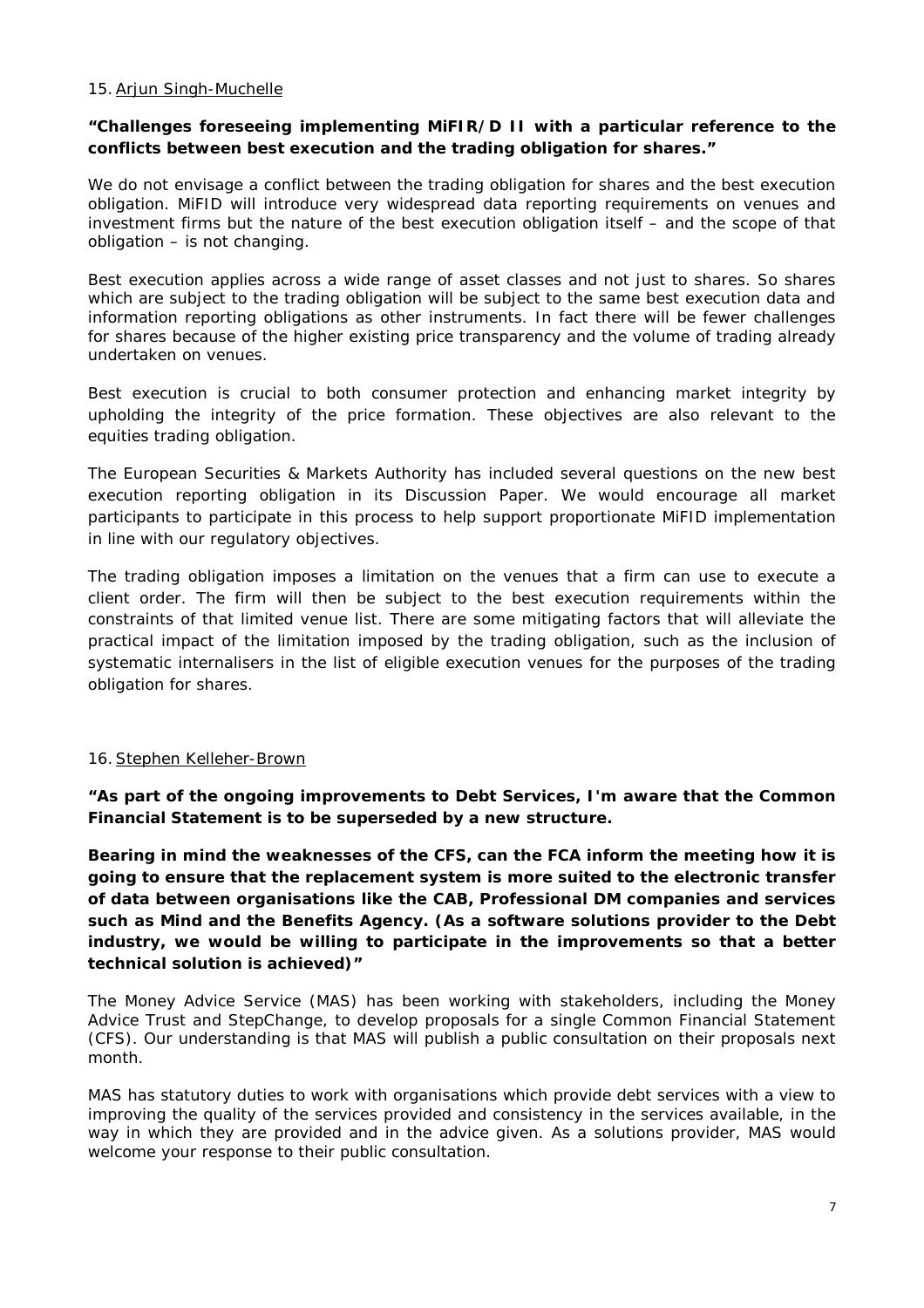FCA rules requires firms to ensure that a financial statement sent to a lender on behalf of a customer is an accurate and complete account of the customer's financial position. FCA guidance states that the format of a financial statement sent to lenders should be uniform and logically structured in a way that encourages consistent responses from lenders and reduces queries and delays. It also states that firms may wish to use the CFS facilitated by the Money Advice Trust or "an equivalent or similar statement."

#### 17. Dawn Hyams

## *"How can you ensure that financial services companies talk to consumers in a language that they understand?"*

Our Principles of Business make clear that firms have to pay due regard to the information needs of their clients, and communicate information to them in a way which is clear, fair and not misleading. They also place firms under an obligation to treat their customers fairly. In June 2014 Credit Suisse International was fined £2m and Yorkshire Building Society £1.4m for failing to ensure financial promotions were clear, fair and not misleading.

Excessively complex terms and conditions was one of the key areas of focus that we highlighted in the Risk Outlook and Business Plan this year. The FCA has done significant work in areas such as behavioural economics, which is already helping firms deliver better communications to consumers. We will shortly consult on guidance for disclosure requirements within social media.

Future progress has to be industry-led, as new technology and attitudes to transparency create different models of customer service. To support industry led initiatives, we have agreed to grant waivers to product disclosures that don't follow FCA guidance to the letter – provided that firms are able to demonstrate that their approach works better for customers. We will pull this work together into a single paper, alongside a consultation on potential handbook changes, later this year.

#### 18. Philippa Grocott

## *(1) "As Debt Management Advice is now under FCA Regulation will there be a requirement to attain a recognised qualification such as the CertDR in the very near future?*

The Money Advice Service has recently published two quality frameworks covering the provision of debt advice which lay out the standards advisors should be meeting. These were developed in consultation with the debt advice sector and with reference to the National Occupational Standards. We have no current plans to introduce a qualification requirement but we will be keeping a close eye on conduct in this sector as our rules bed in and firms go through authorisation. In addition, as mentioned in our Business Plan for 2014-15 we will also be carrying out a thematic review on the suitability of advice given by debt management firms.

## *(2) "We have an idea of the type of SIFs in the Retail, Investment and Insurance sectors who will be asked for interview before they are sanctioned but can you be clearer on the type of SIF in CCA firms who will be likely to be called for Interview?*

We make little differentiation between sectors when determining who may be required to attend a SIF interview. This decision will be based on a combination of the conduct and prudential risk categorisation of the firm in question, along with any specific concerns we may have.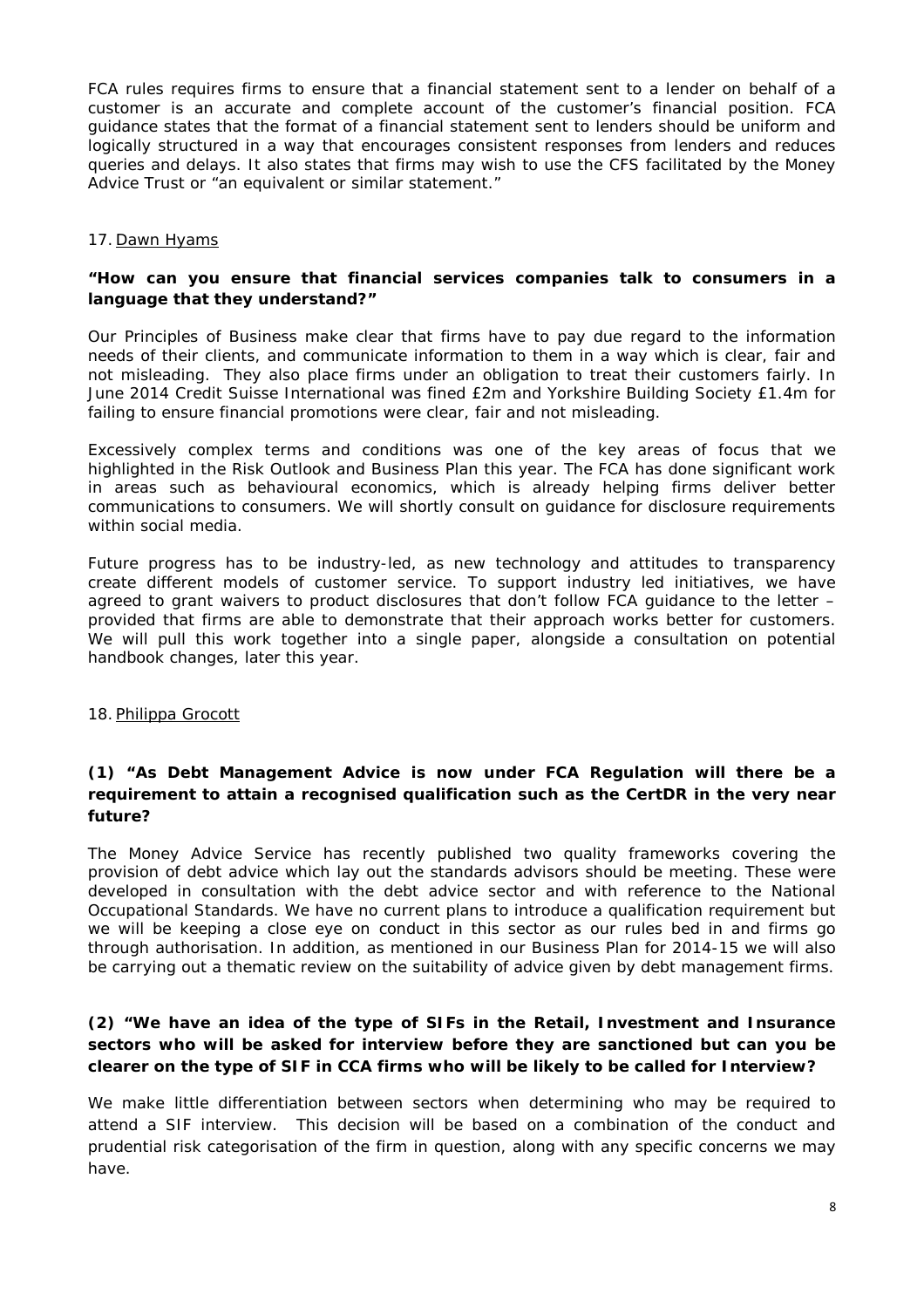## *(3) "To have a specific identified T&C scheme in a firm is not a requirement. However with the focus on T&C will there be a requirement going forward to focus firms on what needs to be addressed to meet the regulatory requirements by having a specific identified T&C scheme?*

Our TC Sourcebook makes clear that employers have a duty to ensure that their employees are, and remain, competent to do their jobs. The TC Sourcebook also states that in doing this, firms may find it helpful to set up a training and competence scheme, but they are not required to do this. We have no plans to introduce more prescriptive rules, or to specify in greater detail what a training and competence scheme might look like. We believe it appropriate that firms have flexibility in determining what is required to satisfy our rules, and that training and competency is likely to vary depending on the size of the firm, the type of business it undertakes and the skills required by employees.

## *(4) "The majority of Investment Managers (Ex Stockbroker community) are qualified*  to level 6, is there going to be a requirement for everyone who gives investment *advice to be qualified to level 6 and if so what are the time frames?"*

We have no plans to consult on an increase in the qualification requirement for investment advice above the current standard of Level 4.

#### 19. Jane Davies

#### *"What are the FCA's plans regarding 2nd charge lending?"*

From 1 April 2014 the Financial Conduct Authority became responsible for the regulation of second charge consumer credit lending under the Financial Services and Markets Act 2000. This lending is covered by our new Consumer Credit sourcebook (CONC) which came into effect on that date, which includes some specific rules for second charge in CONC 14.

Second charge lending is also covered by the new Mortgage Credit Directive (MCD). Member States have until 21 March 2016 to implement this Directive in national law. Consequently, both the Government and the FCA will need to consult on the longer term regime for second charge lending.

Our consultation on the draft rules for implementing the MCD is planned for September 2014.

#### 20.Robert Lakin

#### *"Will the FCA be making further 'clarifications' of the rules on asset managers' use of client money to pay for equities research?"*

We finalised some immediate enhancements to our use of dealing commission rules in May, following our 2012 supervisory work. These changes were designed to ensure only executionrelated or substantive research goods and services are paid for with dealing commissions. The changes also included guidance that corporate access should not be paid for with dealing commissions, and set out our expectations where firms make mixed-use assessments when receiving bundled services containing both substantive research and non-research services.

On Thursday 10 July we published a discussion paper on dealing commission - a copy of which can be found [here.](http://www.fca.org.uk/news/dp14-03-the-use-of-dealing-commission-regime) We set out that no further changes will be made to the UK regime until changes to the relevant European rules have been agreed under MIFID II – expected by January 2017. This paper looked at practices at asset managers and brokers and confirmed our support for creating a level playing-field across Europe to ensure that asset managers put investors' interest first when spending dealing commission on their behalf.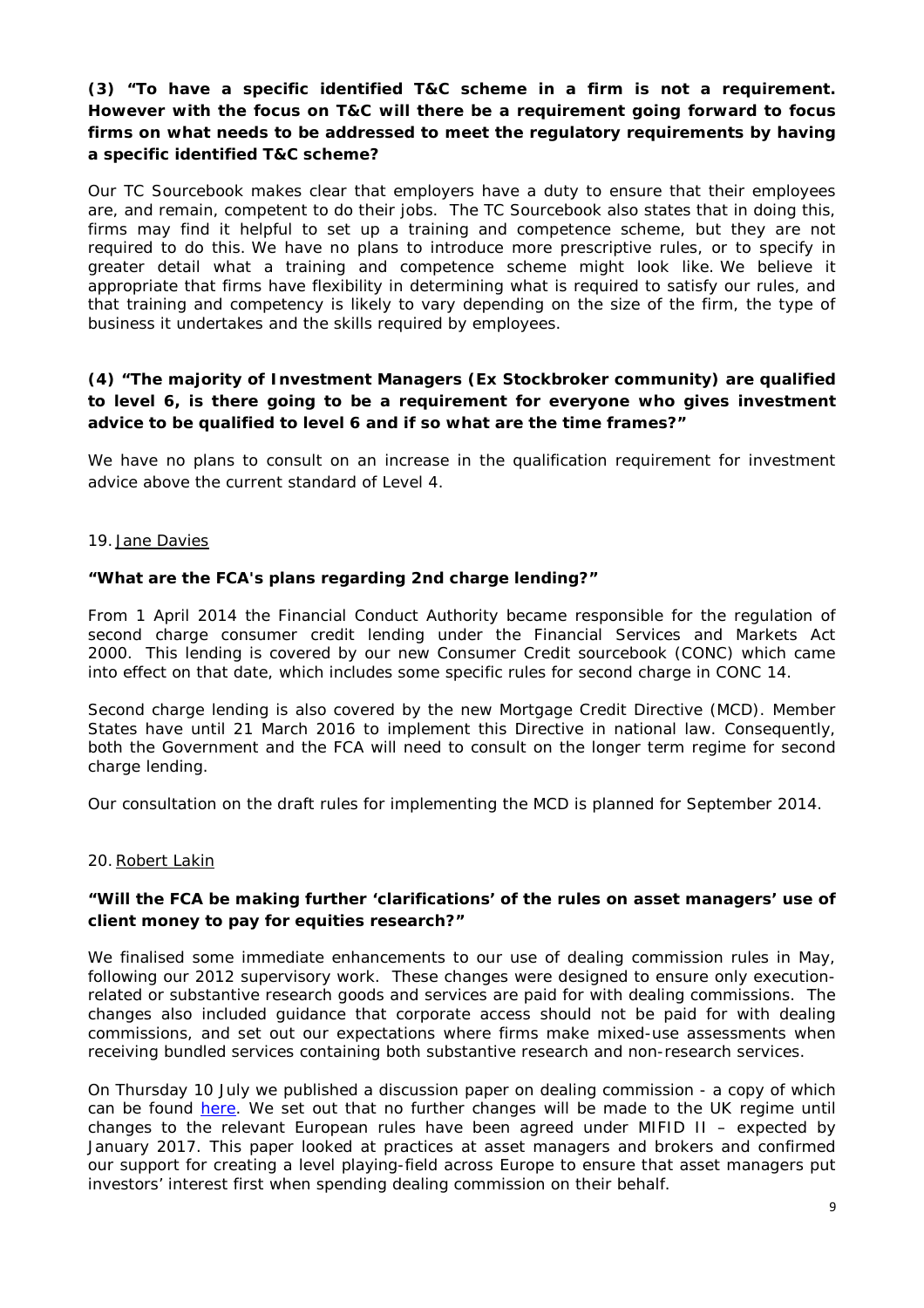#### 21.Roland Waters

*"Why does it remain the FCA continue to facilitate so many unregulated traders operating for and on behalf of consumers insured with Motor Insurance Companies who are FCA registered firms? Before you say they work for insurers the reality is; the unregulated traders are appointed by insurers to evade FCA compliance to obtain profits from mis-selling and misadvising. They cannot be unregulated and acting for insurers for and on behalf of insurers' insured. Why is there any regulations when consumers simply cannot be protected from these scams operated via the evasions of the FCA to actually regulated?"*

Our regime does not allow anyone who is 'unregulated' to undertake regulated activities. We dedicate resource to ensuring this principle is upheld – in our Unauthorised Business Division, use of intelligence from our Consumer Intelligence area and the Contact Centres. Additionally, brokers need to be authorised in their own right before they are allowed to do this business.

Alternatively, appointed representatives conduct regulated activities on behalf of a directly authorised firm. The Appointed representative still needs to comply with our rules and the authorised firm must take full responsibility for ensuring they do so.

#### 22. David Mond

*"If dissatisfied with responses from a head of department what redress or procedure for making a complaint and who is the complaint to? Consumer detriment and attitude of banks in adopting false and misleading policies concerning set-off and payment protection insurance mis-selling and the FCA principles of TCF and banks position on Integrity - who is policing this and what steps are being taken in respect of any complaint? Who should complaint be made to? Whether any memorandum of understanding between the FCA and Insolvency Service is in the making to cover debt resolution solutions of debt management and individual voluntary arrangements in deciding who has the authority of TCF etc., etc."*

We are required by the Financial Services Act 2012 to have arrangements for the investigation of complaints - known as the Complaints Scheme. Anyone who is directly affected by the FCA's actions or inactions – or anyone acting on this person's behalf – may lodge a complaint against the FCA. You can do this using our online form, which can be found [here,](http://www.fca.org.uk/about/governance/complaining-about-us/complaints-form) or by writing to us at:

Financial Conduct Authority 25 The North Colonnade Canary Wharf London E14 5HS

We conducted a thematic review of PPI complaints during 2013 and when the initial findings raised issues we addressed those with firms. To date £15 billion and rising in compensation has been paid to consumers. Our supervision teams are always interested in hearing complaints from members of the public. We are also working on new improved processes to encourage whistleblowing and are aiming to publish our strategy in the autumn.